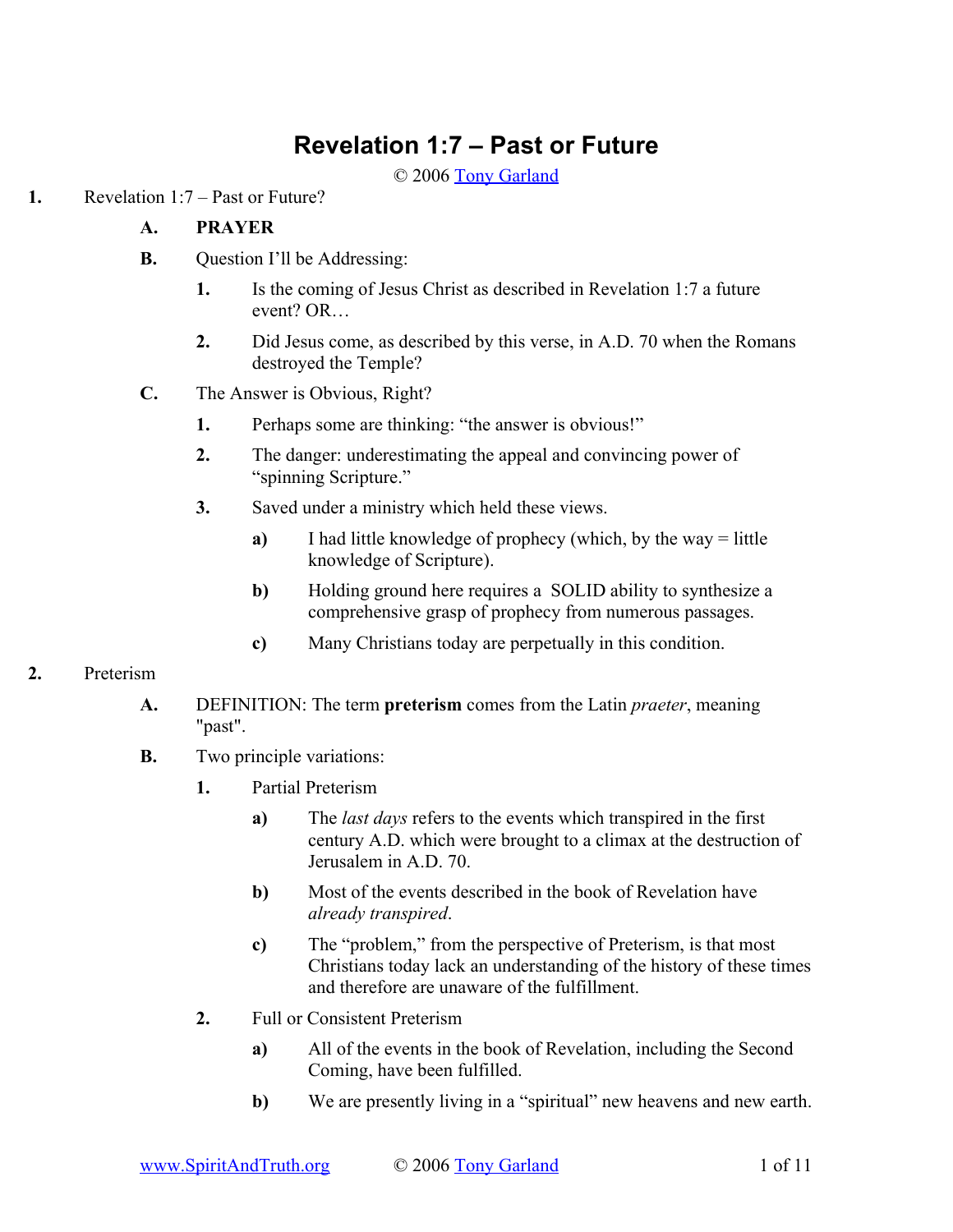- **c)** Heterodox denies the physical Second Coming of Christ
- **d)** NOT THE SUBJECT TODAY
- **3.** What does this have to do with "PROPHECY AND THE JEWS"?
	- **A.** EVERYTHING
	- **B.** Doctrines "ride in posse" that is, they travel in groups.
	- **C.** Preterism: holds that the destruction of Jerusalem in A.D. 70 was the end of the "Jewish age"
	- **D.** This leads, inexorably to Replacement Theology (the Church is the "New Israel")
	- **E.** Replacement Theology fuels the satanic engine of anti-Semitism.
		- **1.** Preterists are generally quick to point out that they are not anti-Semitic
		- **2.** HOWEVER, Preterism undermines the belief that God has a continued purpose for the nation Israel – a purpose which cannot be fulfilled by the Church.
		- **3.** Remove the prophetic significance of Israel from the Scriptures and evangelical support for Israel will flounder, as sure "as night follows day."
		- **4.** Make no mistake: Preterism is a convenient tool of the devil.
- **4.** Christendom Clueless . . . . . in the Tribulation
	- **A.** Strategy #1: Get rid of God's Word
		- **1.** God actively preserves His Word for salvific purposes.
		- **2.** Information revolution: digital and global distribution, encryption, cell phones, CDs, tiny memory devices
	- **B.** Strategy #2: Undermine the understanding of God's Word
		- **1.** Discredit Scripture *outside* the Church
		- **2.** Reinterpret Scripture *inside* the Church
			- **a)** Academic liberalism, rational skepticism in seminaries
			- **b**) Reinterpret the plain meaning of the text especially prophetic portions
- **5.** Moving the Future to the Past
	- **A.** A "positive theology" no terrifying tribulation in man's future
	- **B.** The dominion of the Church
		- **1.** The Church Age will meet with success
		- **2.** Christianity will convert social and political systems as Gods "rod of iron"
		- **3.** Popular in the home schooling movement
	- **C.** The Book of Revelation: a veiled political document written in apocalyptic genre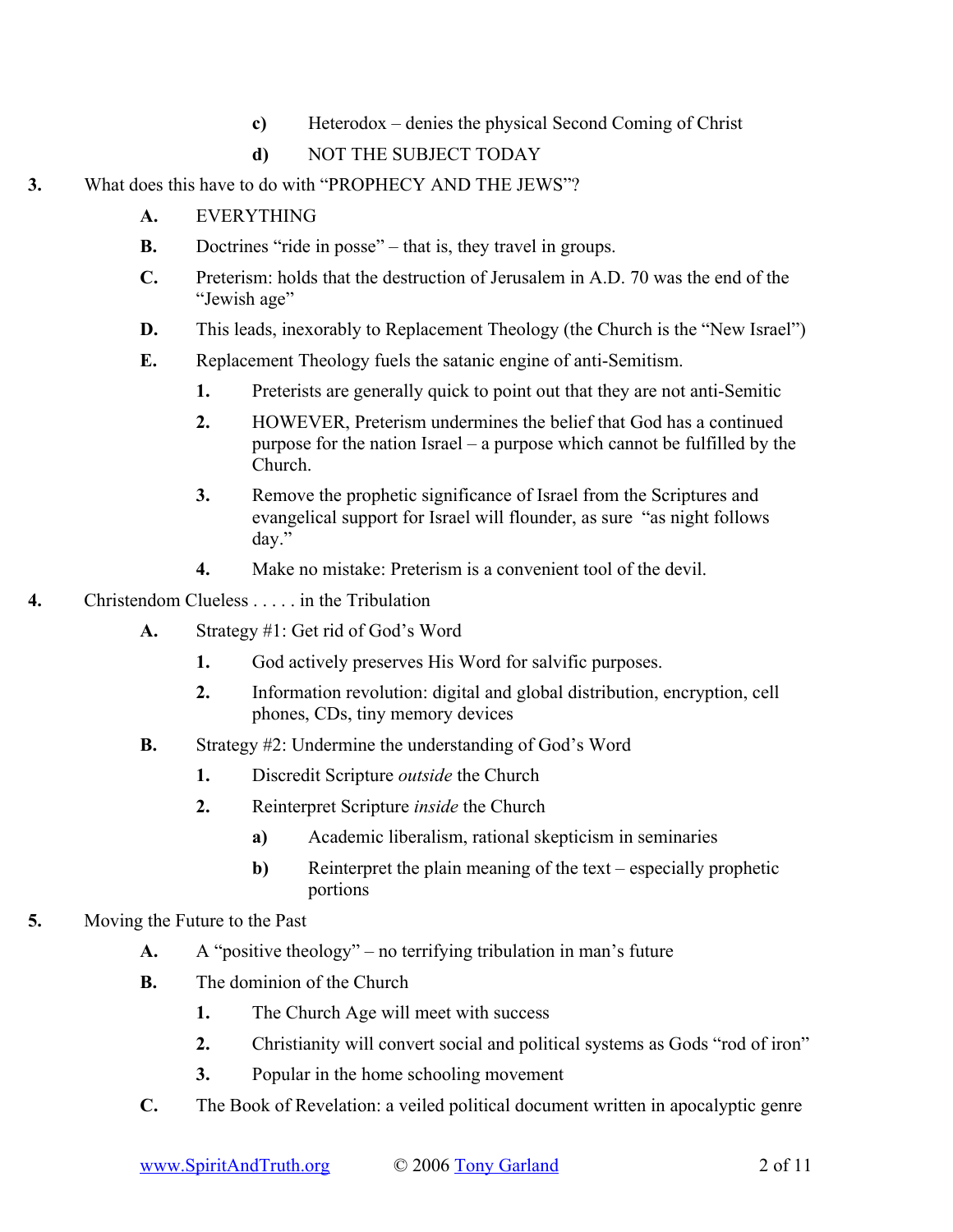- **1.** Only the naïve interpret the book at face value
- **2.** Generally of devotional value, concerning "the forces of good and the forces of evil"
- **D.** Preterism: what appears to be future has passed
	- **1.** There is no future Tribulation
	- **2.** the antichrist was Nero
	- **3.** futurists are so many "chicken littles" who's prophetic sky is always falling
- **6.** Why Does This Matter?
	- **A.** If Scripture is so plain on this matter, why do we need to be concerned?
	- **B.** A spiritual battle
		- **1.** Logic has little to do with it
		- **2.** Scriptural knowledge is waning rapidly
		- **3.** Systematic knowledge of prophecy is especially rare
		- **4.** "pan-millennialist" attitude understanding doesn't matter, after all it will "pan out" one way or the other.
	- **C.** Blessed are those . . . who *keep* those things which are written… (Rev. 1:3)
		- **1.** keep is (*tērountes*), "while presently-continually holding fast"
			- **a)** What does it mean to "keep"? What is there a need to keep? To keep what, why, from whom?
		- **2.** My experience in a preterist congregation
			- **a)** prophecy was hardly ever taught
			- **b)** Why study things that only relate to the distant past?
- **7.** Promoted by Popular Teachers
	- **A.** Hank Hanegraaff The Last Disciple
		- **1.** Fictional work countering the "Left Behind Series"
		- **2.** Highly-influential "bible answer man" broadcast.
	- **B.** R. C. Sproul
		- **1.** Influential radio teacher
		- **2.** *The Last Days According to Jesus* popularizing the views of Preterism
	- **C.** Both books are highly rated on Amazom.com
		- **1.** Review of "The Last Disciple"
			- **a)** The book has been a great help to me and to my teenage daughter *because it planted our feet squarely on the ground in our*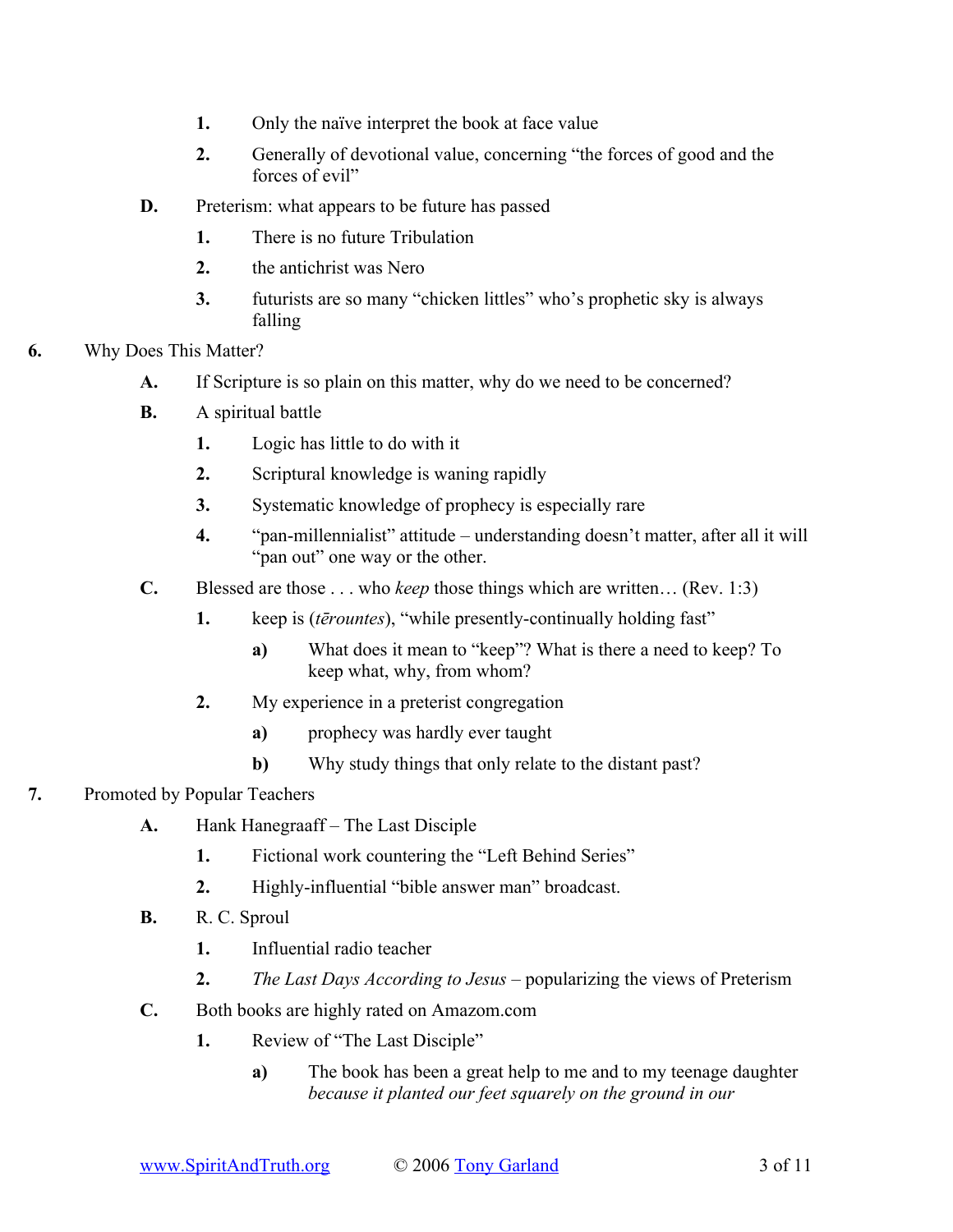*consideration of the popularized view of the end times. Our response to the book was to say "of course it is right." It took a lot of the science fiction out of our Bible study and helped us see real, concrete answers in a book that everyone tells us is difficult to understand. Revelations is easy to understand when seen against the backdrop of Roman persecution.*

- **2.** The huge appeal of sweeping the Tribulation out of the future.
- **8.** Revelation 1:7 Past or Future?
	- **A.** Behold, He is coming with clouds, and every eye will see Him, even they who pierced Him. And all the tribes of the earth will mourn because of Him. Even so, Amen.

| В. | View                | Futurist   | Preterist               |
|----|---------------------|------------|-------------------------|
|    | When?               | Yet future | 70 A.D.                 |
|    | Who mourns? Mankind |            | Jews                    |
|    | Seen?               | Visible    | Perceived               |
|    | Scope:              | Global     | Israel or Mediterranean |

## **9.** The Preterist View

- **A.** A non-literal "cloud coming" of Jesus in judgment upon Jerusalem
- **B.** Fulfilled in the destruction of Jerusalem in 70 A.D.
- **C.** Revelation concerns: the "end of the Jewish age"
- **D.** Those who mourn are exclusively Jews "all the tribes of the *land* will mourn"

## **10.** Answering the Preterist View

- **A.** Scripture interprets Scripture
- **B.** What Zechariah said about Rev. 1:7
- **C.** What Jesus said about Rev. 1:7 (in Mtt. 24)
- **D.** The context of Jesus' return

## **11.** Revelation 1:7 According to Jesus

**A.** Matthew 24:30

Then the sign of the Son of Man will appear in heaven, and then **all the tribes of the earth will mourn**, and **they will see** the Son of Man coming **on the clouds** of heaven with power and great glory.

- **B.** Revelation 1:7 Behold, He is coming **with clouds**, and **every eye will see Him**, even they who pierced Him. And **all the tribes of the earth will mourn** because of Him. Even so, Amen.
- **12.** Preterism: Seeing is Perceiving
	- **A.** With the destruction of Jerusalem in A.D. 70, the truth sank in for the tribes of Israel (Revelation 1:7). . . . John is telling us that those who pierced Jesus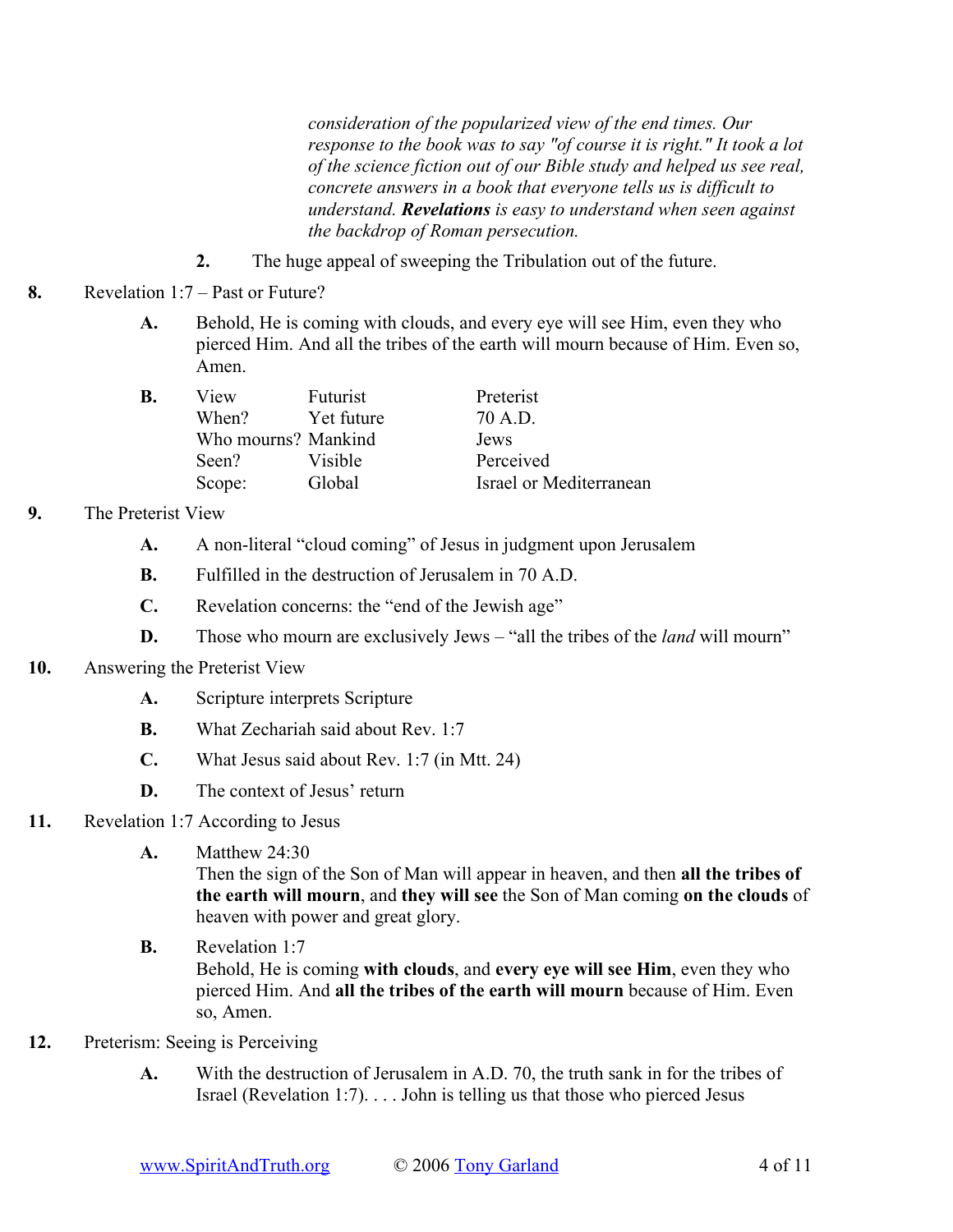experienced His covenant wrath. . . . The crucifiers would see Him coming in judgment – that is, they would *understand* that His coming would mean wrath on the land. . . . Only when Jesus came to destroy Jerusalem in A.D. 70 did the apostate Jews of that generation recognize His visitation.  $\cdot$ .<sup>[1](#page-4-0)</sup>

- **13.** Jesus: Seeing is . . . seeing!
	- **A.** "Then if anyone says to you, 'Look, here [is] the Christ!' or 'There!' do not believe [it]. For false christs and false prophets will rise and show great signs and wonders to deceive, if possible, even the elect. See, I have told you beforehand. Therefore if they say to you, 'Look, He is in the desert!' do not go out; [or] 'Look, [He is] in the inner rooms!' do not believe [it]. For as the lightning comes from the east and flashes to the west, so also will the coming of the Son of Man be." (Matthew 24:23-27)
- **14.** A Visible Undeniable Event
	- **A.** His coming will be like lightning flashing from the east . . . to the west; it will be a splendorous, visible event. --Barbieri, Bible Knowledge Commentary
	- **B.** That this language finds its highest interpretation in the Second Personal Coming of Christ, is most certain. --Jamieson, Fausset, and Brown
	- **C.** The Son of Man's coming in power will be sudden and obvious like *lightning*. No one will need to point it out. --NET Bible Notes
- **15.** The Context of Matthew 23-24
	- **A.** Matthew 23 precedes Matthew 24!  $\odot$
	- **B.** What did the disciples ask (Mtt. 24:1-3)?
		- **1.** Tell us, when will these things be?
		- **2.** And what [will be] the sign of your coming,
		- **3.** and of the end of the age?
	- **C.** What return?
		- **1.** What caused the generally clueless disciples to wonder about a return?
		- **2.** Jerusalem, Jerusalem, the one who kills the prophets and stones those who are sent to her! How often I wanted to gather your children together, as a hen gathers her chicks under [her] wings, but you were not willing! See! Your house is left to you desolate; for I say to you, you shall see Me no more till you say, 'Blessed [is] He who comes in the name of the LORD!'" (Matthew 23:37-39)
	- **D.** Jesus will not be <u>seen</u> by Jerusalem until He is called blessed by the Jews.
	- **E.** At that point, He will gather her children together as a hen gathers her chicks

<span id="page-4-0"></span><sup>1</sup> Gary DeMar, *Last Days Madness,* 157, 161, 306.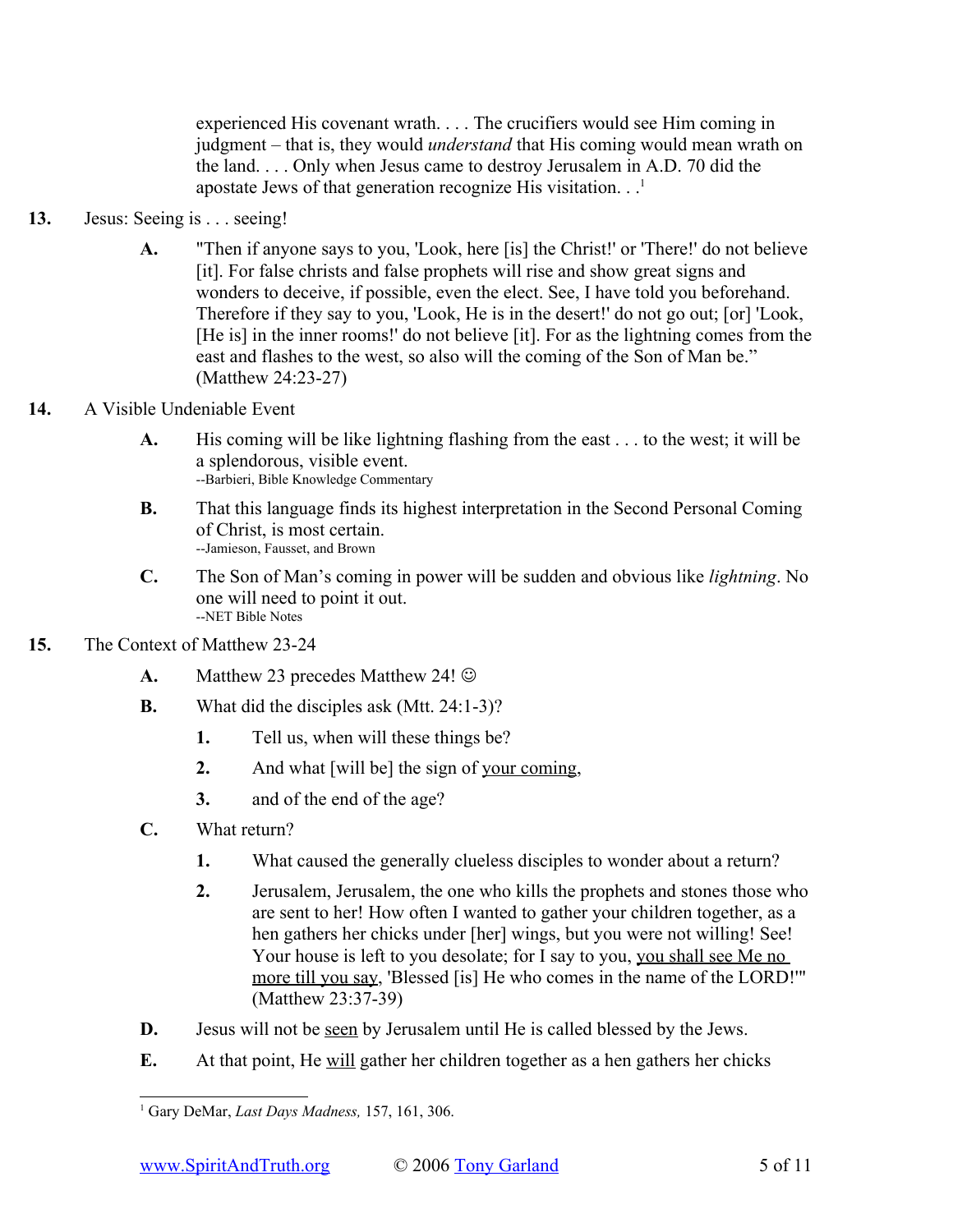- **F.** This is speaking of the restoration of Jeruselem, when "the Deliverer will come out of Zion and He will turn away ungodliness from Jacob" (Rom. 11:26).
- **G.** At what point during the destruction of Jerusalem by Rome did the Jews say, "Blessed is He who comes in the name of the Lord?"
- **16.** Preterism: Only Jews Mourn
	- **A.** "every [Jewish] eye will see Him, even they who pierced Him. And all the [Israelite] tribes of the land will mourn…"
	- **B.** "every eye" is entire *Jewish* nation
	- **C.** "even they who pierced Him" refers to *a subset of Jews* from among Israel—those directly responsible for the crucifixion who were still alive in A.D. 70 at the time of this "cloud coming"
		- **1.** Remember a key tenet of Preterism: "you" must always refer to people who live to see fulfillment
- **17.** Who Pierced Christ?
	- **A.** It was *Jewish mouths* (Mark 15:13; Luke 23:21; John 19:6,14-16) together with *Gentile hands* (John 19:23) which crucified Christ.
	- **B.** Ultimately, the sin of all mankind sent Jesus to the cross (Rom. 4:25).
	- **C.** Yet Israel bears a heightened responsibility in that she crucified *her own Messiah* (John 1:11; Acts 3:12-15; Rom. 9:4-5).
- **18.** Preterism: A Jewish Subgroup Still Living
	- **A.** How to establish a boundary between all Jews living in Jesus' day vs. those who contributed to the crucifixion—"they that pierced?"
	- **B.** What does piercing entail?
		- **1.** Direct persuasion such as manifested by the Jewish religious leaders?
		- **2.** Does incitement by the crowd count?
		- **3.** What about Jews who were not present at Jerusalem at the crucifixion, but opposed Jesus' ministry?
	- **C.** KEY: The national/generational curse "His blood [be] on us and on our children." (Mtt. 27:25)
		- **1.** This curse is *national*
			- **a)** It came in response to Pilate's washing his hands, "I am innocent of the blood of this just Person. You see to it."
			- **b)** "Us and our children" can only mean the Jews.
		- **2.** This curse is *generational*
			- **a)** "Those who pierced" need not refer to Jews living in the time of Jesus. It encompasses their offspring.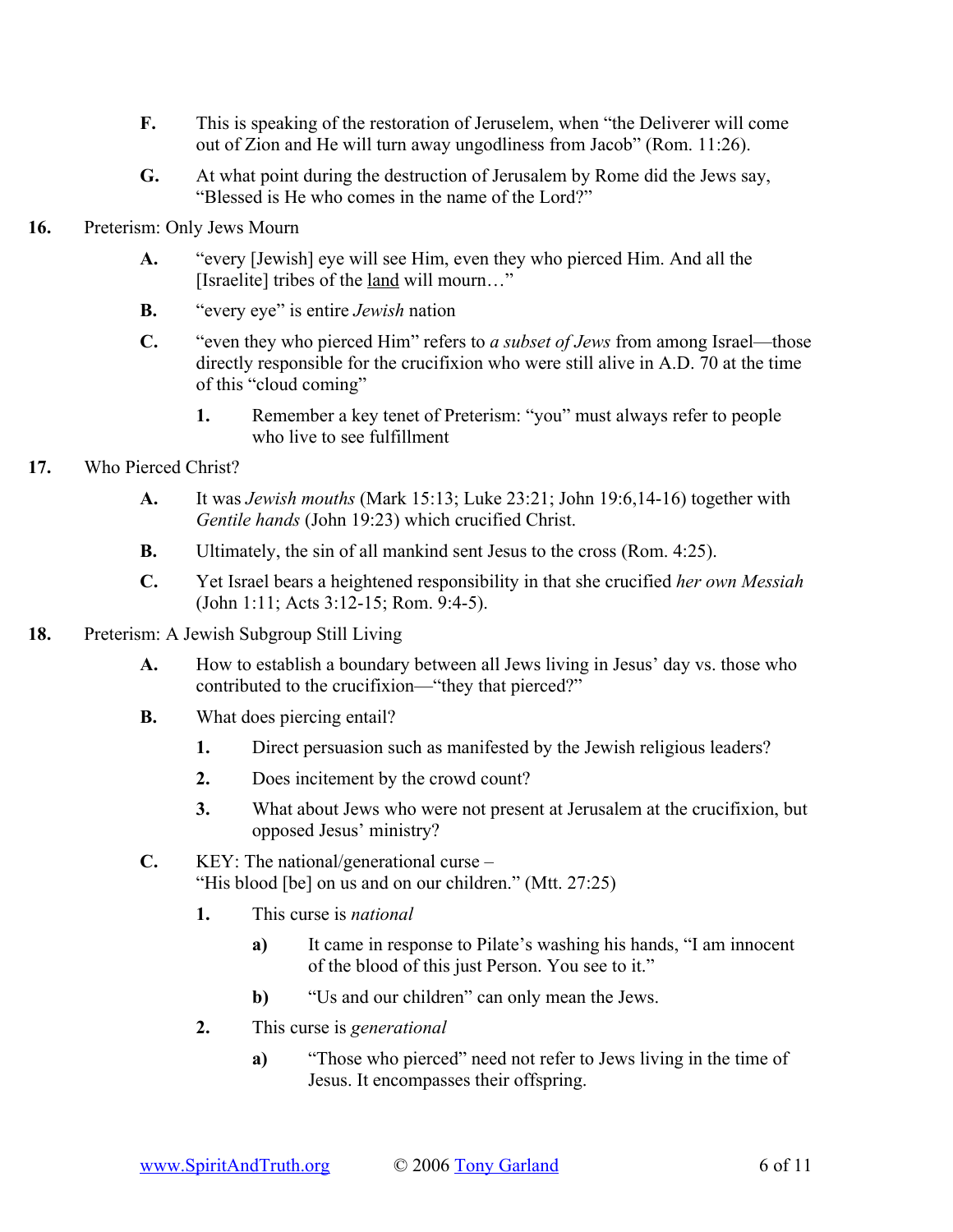- **19.** Zechariah Who Pierced Jesus?
	- **A.** And I will pour on the house of David and on the inhabitants of Jerusalem the Spirit of grace and supplication; then they will look on Me whom they pierced. Yes, they will mourn for Him as one mourns for [his] only [son], and grieve for Him as one grieves for a firstborn. (Zechariah 12:10)
	- **B.** The House of David the line of Judah through whom Messiah came.
	- **C.** Inhabitants of Jerusalem the capital representing the whole nation (metonymy<sup>[2](#page-6-0)</sup>).
	- **D.** Zechariah: they who pierced = *the entire Jewish nation*
	- **E.** Zechariah's context parallels that of Matthew 23
		- **1.** Jerusalem will be a cup of drunkenness to all the surrounding peoples (Zec. 12:2)
		- **2.** all who would heave it away will surely be cut in pieces, though all nations of the earth are gathered against it (Zec. 12:3)
		- **3.** It shall be in that day that I will seek to destroy all the nations that come against Jerusalem (Zec. 12:9)
		- **4.** …And I will pour…
		- **5.** This is the vindication of Jerusalem, not her destruction!
- **20.** Who Mourns? All the [Israelite] Tribes of the Land?
	- **A.** Identical Greek phrase in both Matthew and Revelation: *pasai hai phylai tēs gēs*
	- **B.** The word for "earth" (*gē*) can either have a local meaning as "land" (e.g., Mtt.2:6, 20; 4:15) or a global meaning as "earth" (e.g., Gen. 1:1, LXX; Mtt. 5:5, 18).
	- **C.** Preterism: *phylai* is a technical term which always refers to the 12 tribes of Israel
- **21.** The Septuagint Weighs In
	- **A.** It is through Abraham's seed that "all the families of the earth" will be blessed (Gen. 12:3; 28:14)
		- **1.** identical Greek phrase
	- **B.** God says to Israel, "You only have I known of all the families of the earth" (Amos 3:2)
		- **1.** almost identical Greek phrase (different in case only)
	- **C.** Whichever "of the families of the earth does not go up to Jerusalem to worship the King" (Zec. 14:17) during the Millennium will not receive rain. These families include "the family of Egypt" (Zec. 14:18)

<span id="page-6-0"></span><sup>2</sup> A figure of speech in which one word or phrase is substituted for another with which it is closely associated, as in the use of *Washington* for *the United States government* or of *the sword* for *military power.*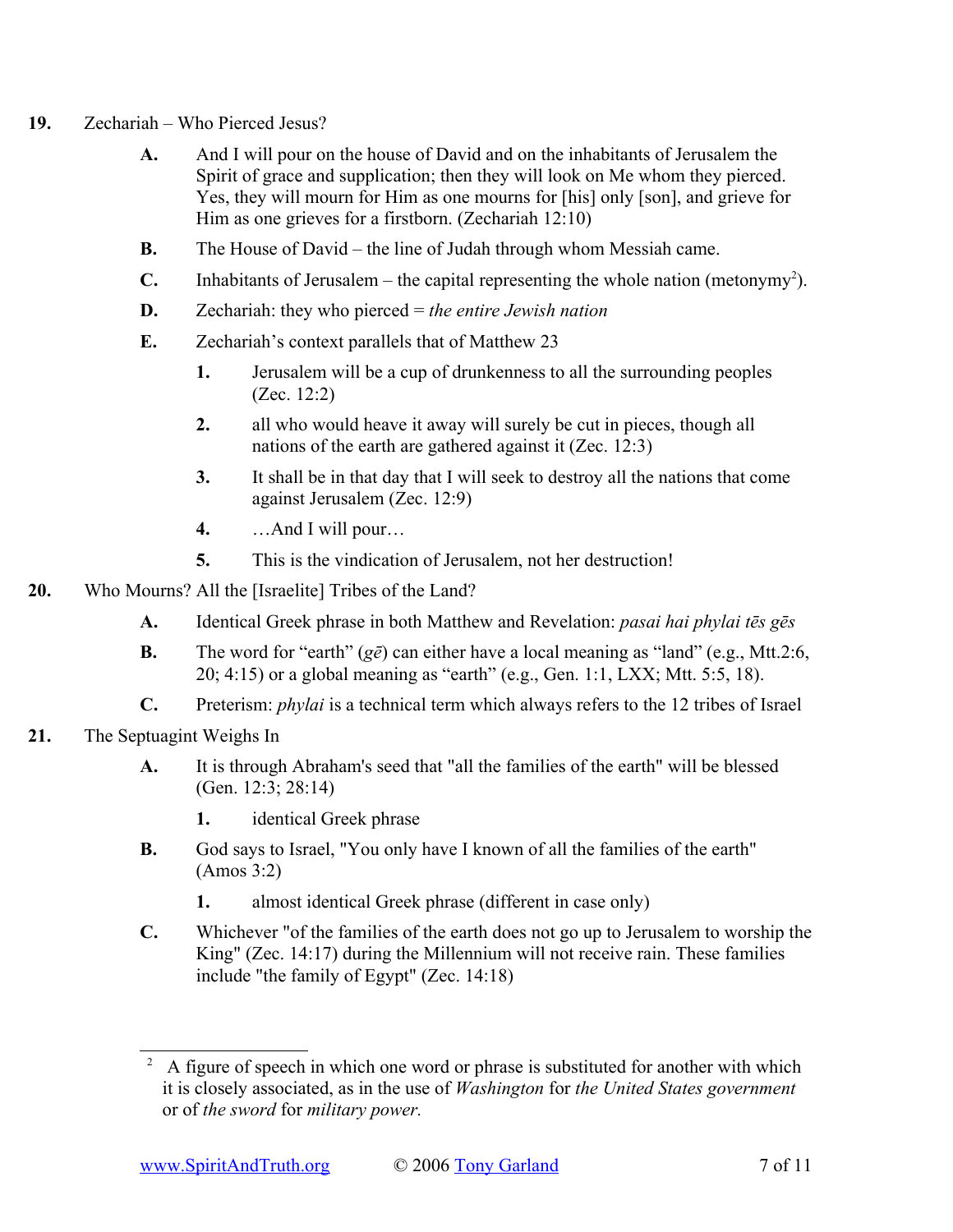- **D.** In each of these OT passages, the Gentile-inclusive concept of "families" is rendered in the Septuagint using the same Greek term (*phylai*) and phrase found in Matthew 24:30 and Revelation 1:7
- **E.** Preterist response
	- **1.** Septuagint renders "tribes" as *phylai* where the underlying Hebrew term is *mishpachah*
		- **a)** A different Hebrew word from the more frequently-encountered word for "tribe" which describes Israel, that is *shebet*
		- **b)** The word, however, is never used to refer to tribes of other nations. [3](#page-7-1)
	- **2.** By rendering both *mishpachah* and *shebet* by *phylai*, the LXX loses the precision of the underlying Hebrew text.
	- **3.** Perhaps true but what does this really prove?
	- **4.** Adds to the evidence that *phylai* is not a technical term for Israelite tribes since LXX translators used it to render the non-Israelite Hebrew term.
- **22.** A Global Scope, Therefore Unfulfilled in Revelation 1:7
	- **A.** "every eye shall see" every person living at the Second Coming will visibly see His return
	- **B.** "even they who pierced" Israel bears a unique responsibility she crucified her own prophesied Messiah and undertook a national, generational curse at the crucifixion.
	- **C.** "all the tribes of the earth shall mourn" All those living will realize their error in rejecting Christ, especially as goats in the impending sheep and goat judgment (Mtt. 25:31).
- **23.** Other Global Indicators
	- **A.** Dependence upon Psalm 2
		- **1.** In a recent work on the book of Revelation, we identify over seventy references and allusions to Psalm 2 from the book of Revelation.[4](#page-7-2)
		- **2.** The global context of Psalm 2 is undeniable, concerning the "raging of the nations" and the "kings of the earth" (Ps. 2:1 cf. Rev. 1:5). The Son is to be given "the nations for Your inheritance," even "the ends of the earth" for His possession (Ps. 2:8). God admonishes the "judges of the earth" (Ps.  $2:10$ ).
	- **B.** Ruler Over the Kings of the Earth (Rev. 1:5)
		- **1.** This title of Jesus (Rev. 1:5) can only be localized to the Mediterranean basin as preterists do at the great risk of distorting the clear teaching of His

<span id="page-7-1"></span><sup>3</sup>Harris, R. L., Harris, R. L., Archer, G. L., & Waltke, B. K. (1999, c1980). *Theological Wordbook of the Old Testament* (electronic ed.) (Page 897). Chicago: Moody Press.

<span id="page-7-2"></span><span id="page-7-0"></span><sup>4</sup> [1](#page-7-0) Garland, s.v. "Scripture Index," "Ps. 2" [<www.SpiritAndTruth.org/id/revc.htm?Psalms](file:///C:usersspiritwebsitemake	eaching	opics_by_tony_garland 8_revelation_1.7_past_or_futurewww.SpiritAndTruth.orgid
evc.htm%3FPsalms)>.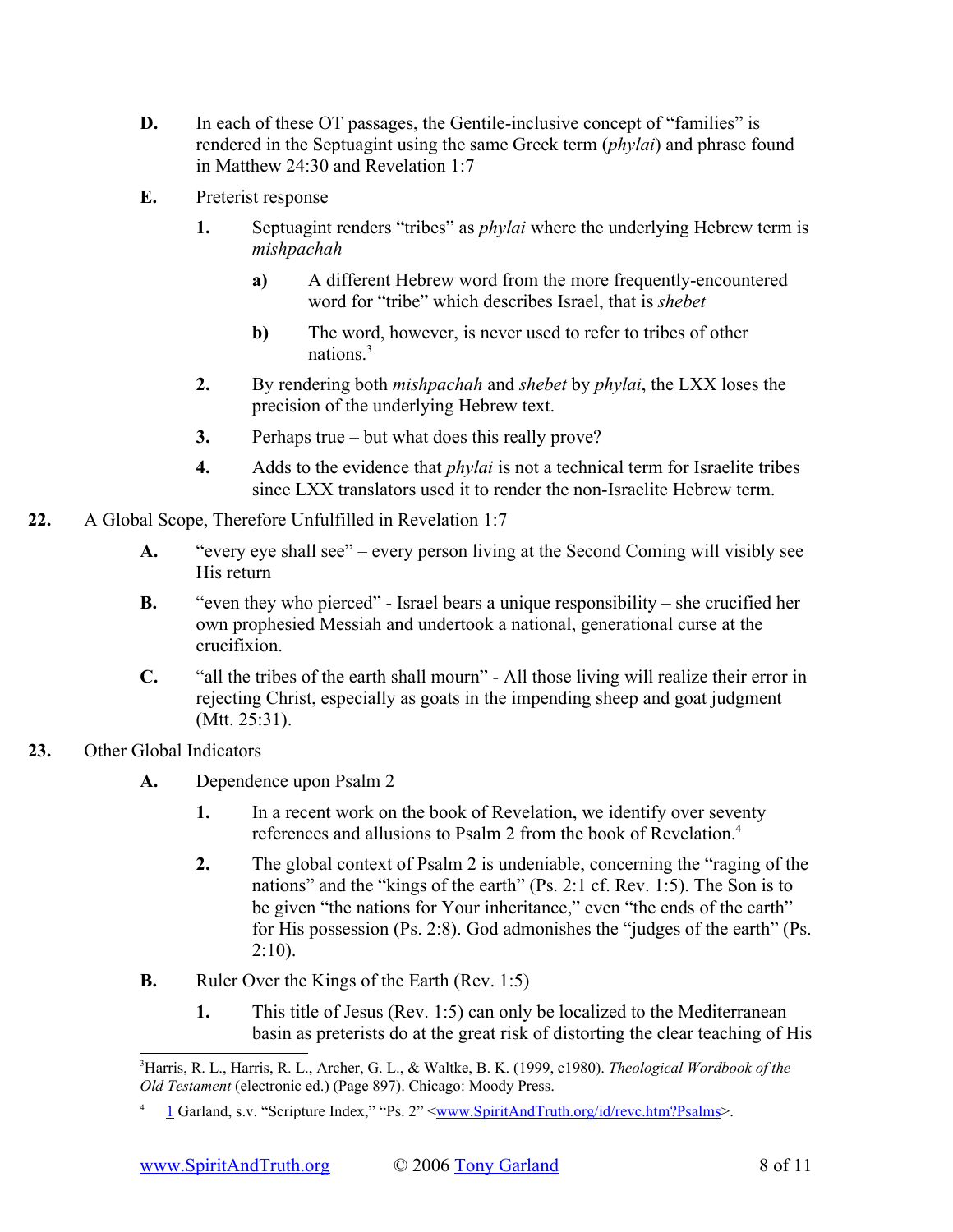earthly dominion. He is not just ruler over a handful of Kings related to the Roman Empire in A.D. 70, but "King of Kings and Lord of Lords" (Rev. 19:16)--the *highest* King and *highest* Lord over a domain encompassing *all* kings and lords.

- **C.** Hour of Trial
	- **1.** The "hour of trial" from which Jesus promised to keep the overcomer "shall come upon the whole world" to test "those who dwell on the earth" (Rev. 3:10). These same earth dwellers are identified as, "every nation, tribe, tongue, and people" (Rev. 14:6). It is difficult to imagine what terminology the Holy Spirit could have had John use to denote a more global context.
- **D.** Tribes (*phylēs*)*,* Tongues, Peoples, Nations
	- **1.** This global combination appears throughout the book, and describes those redeemed by the Lamb (Rev. 5:9). Are preterists ready to be consistent and limit Christ's redemptive work to the Roman Empire or Mediterranean basin? This would truly be a new angle on the doctrine of limited atonement! 1
	- **2.** John is told to prophecy concerning "peoples, nations, tongues, and kings" (Rev. 10:11). This four-fold designation emphasizes universality.
	- **3.** Babylon, the harlot, fornicates with the "kings of the earth" and sits upon "peoples, multitudes, nations, and tongues" (Rev. 17:15). The *global* dispersion of the nations at the tower of Babel in early Genesis argues for a global understanding of her influence—not localized to the Mediterranean.
- **E.** Global Worship
	- **1.** In scenes of high worship, such as the song of the Lamb in Revelation 5:9- 12, doxologies are proclaimed by "every creature which is in heaven and on the earth (*gē*) and under the earth (*gē)* and such as are in the sea, and all that are in them."
	- **2.** Is this praise restricted to the region of the Roman Empire or Mediterranean basin? The context argues otherwise.
- **24.** Other Global Indicators
	- **A.** Standing on Earth and Sea
		- **1.** A mighty angel descends from heaven and places his feet on both land and sea. His stance conveys divine dominion over the entire globe (c.f. Gen.  $1:9-10$ ).
	- **B.** The Devil's Domain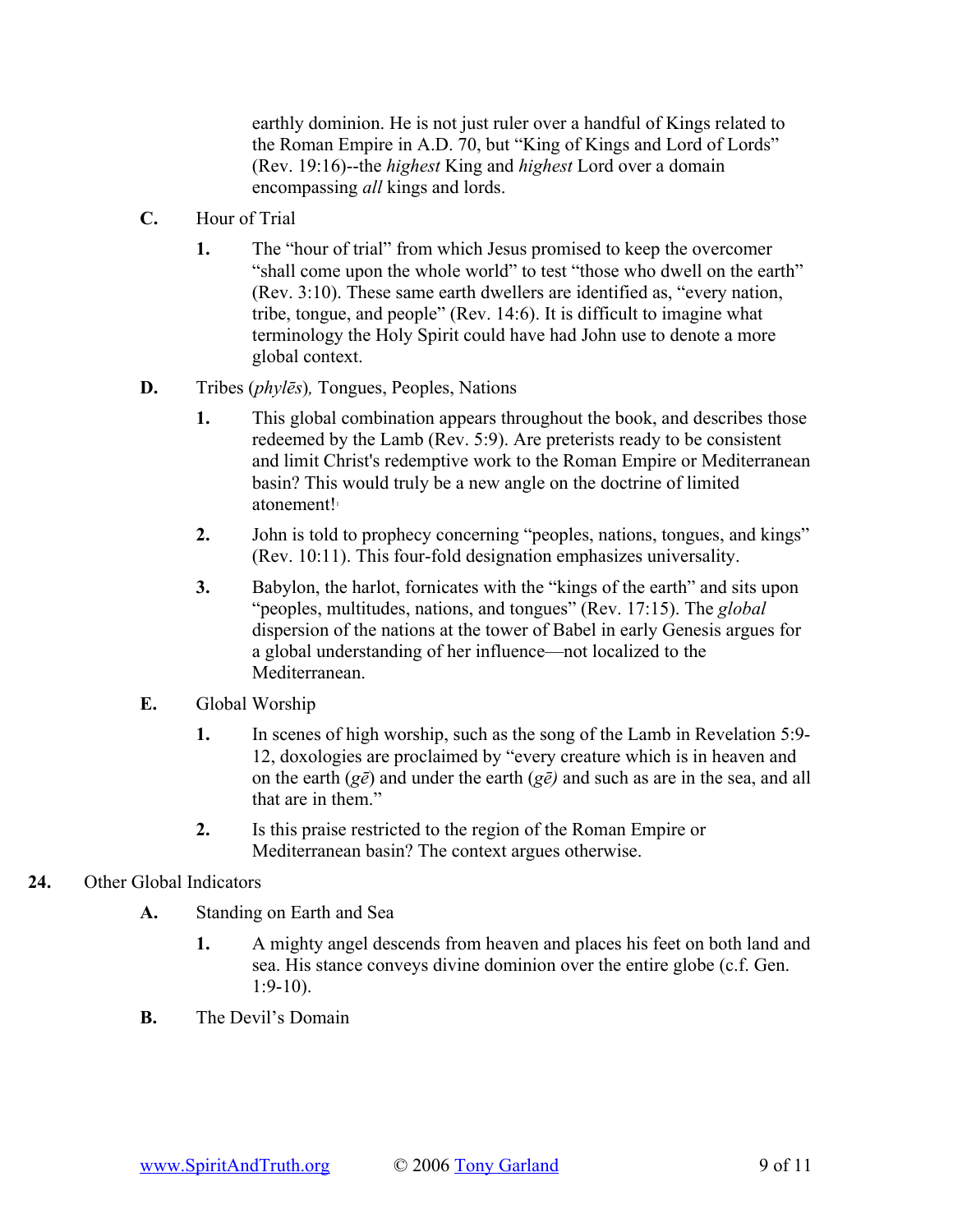- **1.** In the process of Christ reclaiming dominion over the earth, Satan is cast down to the earth. The solemn observation is made, "Woe to the inhabitants of the earth and the sea! For the devil has come down to you, having great wrath, because he knows he has a short time" (Rev. 12:12).
- **2.** Notice the global domain of the devil (both earth and sea) and that he has only a short time. This cannot speak of a localized context pertaining to the destruction of Jerusalem in A.D. 70 because: (1) abundant evidence indicates the devil has been active for nearly 2,000 years since then; (2) the domain of the devil is global, not restricted to the area of the Roman Empire or Mediterranean basin. Also, the spirits of demons, performing signs, "go out to the kings of the earth and of the whole world" to gather them for the "great day of God Almighty" (Rev. 16:14).
- **C.** Cataclysms and Catastrophes
	- **1.** The text of Revelation either describes global catastrophes and cataclysms never before seen or it is chock-full of dramatic hyperbole and exaggeration. The astrophysical signs and great earthquakes are coupled with descriptions of global destruction and death--exactly what would be expected of literal events spanning the globe. When "every island" flees away "and the mountains were not found" surely this must speak of a global scope. Any other interpretation must take it as extreme hyperbole or inaccuracy.
- **D.** Global Reclamation and Restoration
	- **1.** The central theme of the book of Revelation is the physical (not just spiritual) reclamation of the earth in obedience to serve the Lord Jesus Christ at the establishment of His kingdom which He will rule upon His physical return (Mtt. 25:31; Rev. 3:21; 20:4).
	- **2.** This reclamation and restoration is the reversal of what took place at the Fall in the Garden of Eden. It is the undoing of all that flowed from the disobedience of Adam and Eve. This is a theme which is truly global (even universal) in scope and predates Israel in the plan of God.
	- **3.** The reclamation and restoration is similarly global (even universal, Rev. 21:1) and postdates the fall of Jerusalem in A.D. 70--culminating history as we know it with the literal, physical, visible, fearful return of Jesus Christ in judgment (Rev. 19:11-21).
- **25.** The Capstone of Scripture
	- **A.** the climax of an age which culminated in the destruction of Jerusalem in 70 A.D.?
	- **B.** the climax of all history culminating in the end of the present age?
	- **C.** Even normative preterists admit that key parts of the book have not yet been fulfilled and concern a global context (e.g., the Second Coming of Christ in Revelation 19).